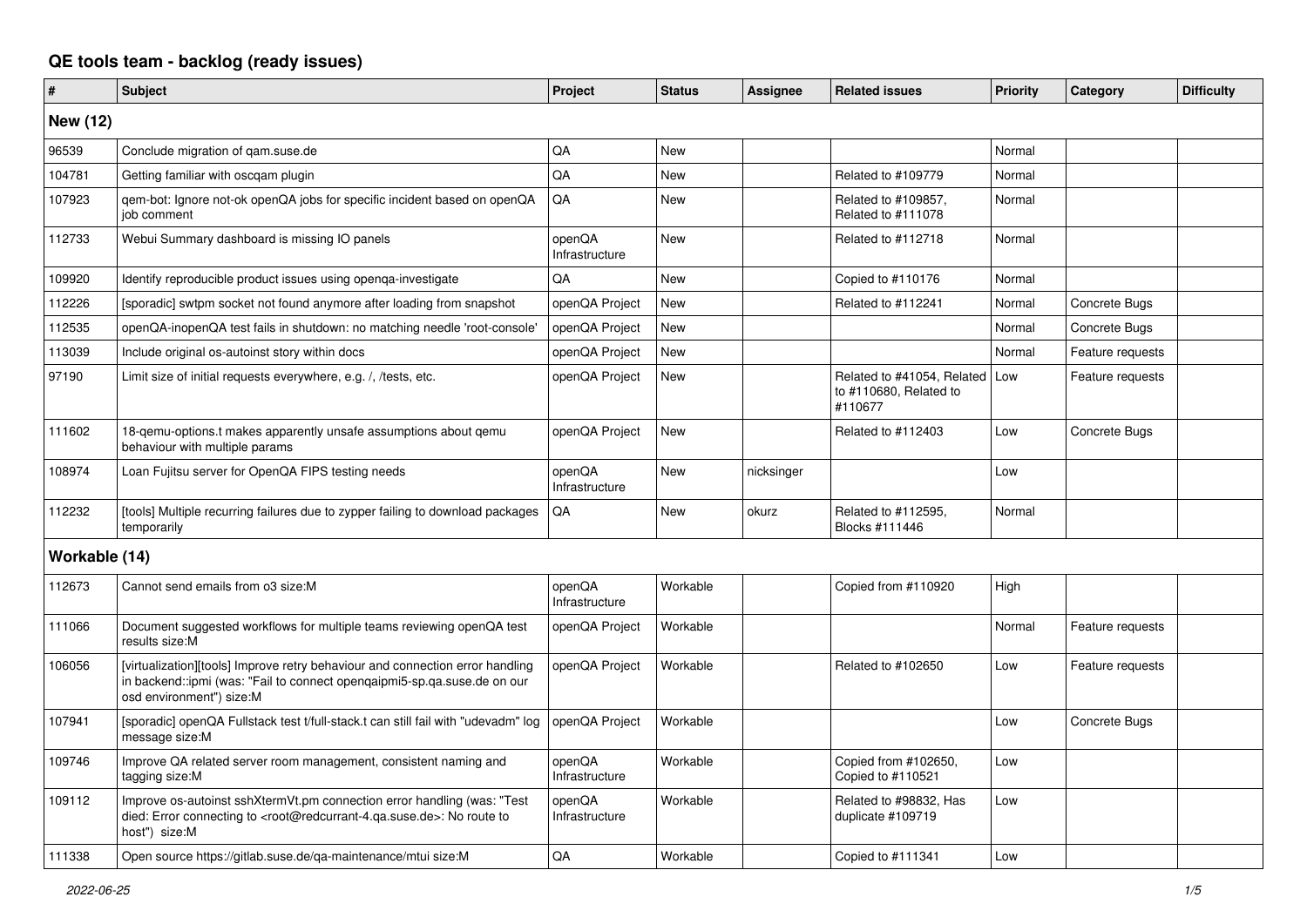| $\sharp$        | <b>Subject</b>                                                                                                           | Project                  | <b>Status</b> | <b>Assignee</b> | <b>Related issues</b>                                                                                                                                                              | <b>Priority</b> | Category         | <b>Difficulty</b> |
|-----------------|--------------------------------------------------------------------------------------------------------------------------|--------------------------|---------------|-----------------|------------------------------------------------------------------------------------------------------------------------------------------------------------------------------------|-----------------|------------------|-------------------|
| 95783           | Provide support for multi-machine scenarios handled by openga-investigate<br>size:M                                      | openQA Project           | Workable      | mkittler        | Related to #103425,<br>Related to #71809, Related<br>to #69976, Related to<br>#107014, Related to<br>#110518, Related to<br>#110530, Related to<br>#110176, Copied from<br>#81859  | Normal          | Feature requests |                   |
| 103736          | Make aarch64 machine chan-1 up and running after it is broken size:M                                                     | openQA<br>Infrastructure | Workable      | nicksinger      |                                                                                                                                                                                    | High            |                  |                   |
| 105594          | Two new machines for OSD and o3, meant for bare-metal virtualization<br>size:M                                           | openQA<br>Infrastructure | Workable      | nicksinger      | Related to #110227                                                                                                                                                                 | Normal          |                  |                   |
| 81899           | [easy][beginner] Move code from isotovideo to a module size:M                                                            | openQA Project           | Workable      | okurz           | Related to #108530                                                                                                                                                                 | Low             | Feature requests |                   |
| 99663           | Use more perl signatures - os-autoinst size:M                                                                            | openQA Project           | Workable      | okurz           | Related to #102146,<br>Related to #104986,<br>Related to #104520,<br>Related to #106654,<br>Related to #108323,<br>Related to #110983,<br>Related to #112319,<br>Copied to #100967 | Low             | Feature requests |                   |
| 100967          | Use more perl signatures - openQA size:M                                                                                 | openQA Project           | Workable      | okurz           | Copied from #99663,<br>Copied to #105127                                                                                                                                           | Low             | Feature requests |                   |
| 111992          | Deal with QEMU and OVMF default resolution being 1280x800, affecting (at<br>least) qxl size:M                            | openQA Project           | Workable      | tinita          |                                                                                                                                                                                    | High            | Feature requests |                   |
| In Progress (4) |                                                                                                                          |                          |               |                 |                                                                                                                                                                                    |                 |                  |                   |
| 107032          | [timeboxed:20h] [spike] Create integration test of os-autoinst's VNC module<br>with VMWare's VNC-over-websockets size:S  | openQA Project           | In Progress   | mkittler        |                                                                                                                                                                                    | High            | Feature requests |                   |
| 112595          | continous deployment installed old version of openQA due to timeout<br>accessing a repo size:M                           | openQA Project           | In Progress   | mkittler        | Related to #112232                                                                                                                                                                 | High            | Concrete Bugs    |                   |
| 111341          | Open source https://gitlab.suse.de/qa-maintenance/qam-oscplugin/ size:M                                                  | QA                       | In Progress   | osukup          | Copied from #111338                                                                                                                                                                | Normal          |                  |                   |
| 111251          | Cover code of os-autoinst path OpenQA/ fully (statement coverage) size:M                                                 | openQA Project           | In Progress   | tinita          | Copied to #111254                                                                                                                                                                  | Low             | Feature requests |                   |
| Blocked (34)    |                                                                                                                          |                          |               |                 |                                                                                                                                                                                    |                 |                  |                   |
| 108530          | os-autoinst plugins: x11_start_program from os-autoinst-distri-openQA<br>dynamically loaded from another git repo size:M | openQA Project           | Blocked       | cdywan          | Related to #81899                                                                                                                                                                  | Normal          | Feature requests |                   |
| 112367          | [tools] python-paramiko on Leap/SLE throws exception with ed25519 key<br>size:M                                          | QA                       | Blocked       | jbaier_cz       |                                                                                                                                                                                    | Normal          |                  |                   |
| 101048          | [epic] Investigate and fix higher instability of opengaworker-arm-4/5 vs.<br>arm-1/2/3                                   | openQA Project           | Blocked       | mkittler        | Related to #101030                                                                                                                                                                 | High            | Concrete Bugs    |                   |
| 99831           | [epic] Better handle minion tasks failing with "Job terminated unexpectedly"                                             | openQA Project           | Blocked       | mkittler        |                                                                                                                                                                                    | Normal          | Feature requests |                   |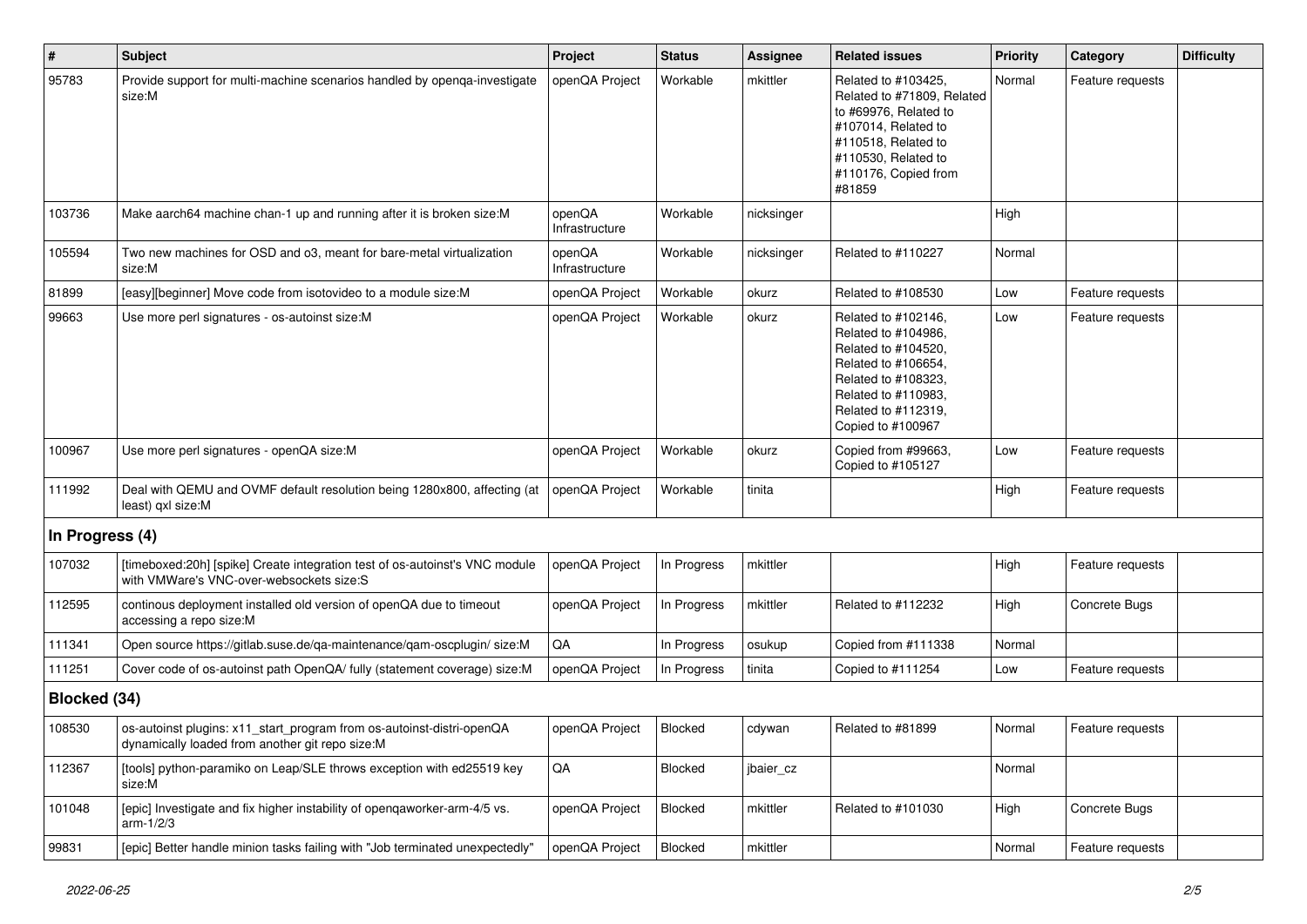| $\pmb{\#}$ | <b>Subject</b>                                                                                                                                                                                                             | Project                  | <b>Status</b>  | <b>Assignee</b> | <b>Related issues</b>                                                                                                                                    | <b>Priority</b> | Category         | <b>Difficulty</b> |
|------------|----------------------------------------------------------------------------------------------------------------------------------------------------------------------------------------------------------------------------|--------------------------|----------------|-----------------|----------------------------------------------------------------------------------------------------------------------------------------------------------|-----------------|------------------|-------------------|
| 103962     | [saga][epic] Easy multi-machine handling: MM-tests as first-class citizens                                                                                                                                                 | openQA Project           | Blocked        | mkittler        | Copied to #112862                                                                                                                                        | Normal          | Feature requests |                   |
| 103971     | [epic] Easy *re*-triggering and cloning of multi-machine tests                                                                                                                                                             | openQA Project           | Blocked        | mkittler        | Related to #66071                                                                                                                                        | Normal          | Feature requests |                   |
| 98952      | [epic] t/full-stack.t sporadically fails "clickElement: element not interactable"<br>and other errors                                                                                                                      | openQA Project           | Blocked        | mkittler        | Related to #101734                                                                                                                                       | Low             | Concrete Bugs    |                   |
| 111578     | Recover opengaworker-arm-4/5 after "bricking" in #110545                                                                                                                                                                   | openQA<br>Infrastructure | Blocked        | nicksinger      | Copied from #110545                                                                                                                                      | Low             |                  |                   |
| 109668     | [saga][epic] Stable and updated non-gemu backends for SLE validation                                                                                                                                                       | openQA Project           | Blocked        | okurz           | Related to #37339                                                                                                                                        | High            | Feature requests |                   |
| 80142      | [saga][epic] Scale out: Redundant/load-balancing deployments of openQA,<br>easy containers, containers on kubernetes                                                                                                       | openQA Project           | Blocked        | okurz           | Related to #80466, Related<br>to #92893, Related to<br>#110497                                                                                           | High            | Feature requests |                   |
| 100688     | [epic][virtualization][3rd party hypervisor] Add svirt backend compatibility for<br>vmware 7.0                                                                                                                             | openQA Project           | Blocked        | okurz           |                                                                                                                                                          | High            | Feature requests |                   |
| 110545     | Investigate and fix higher instability of opengaworker-arm-4/5 vs. arm-1/2/3<br>further things to try size:M                                                                                                               | openQA<br>Infrastructure | Blocked        | okurz           | Copied to #111578                                                                                                                                        | High            |                  |                   |
| 110920     | Emails from o3 are rejected by mx2.suse.de for certain sender/recipients<br>size:S                                                                                                                                         | openQA<br>Infrastructure | <b>Blocked</b> | okurz           | Copied from #110629,<br>Copied to #112673                                                                                                                | High            |                  |                   |
| 91646      | [saga][epic] SUSE Maintenance QA workflows with fully automated testing.<br>approval and release                                                                                                                           | QA                       | Blocked        | okurz           | Copied to #99303                                                                                                                                         | Normal          |                  |                   |
| 109656     | [epic] Stable non-gemu backends                                                                                                                                                                                            | openQA Project           | Blocked        | okurz           | Related to #99345                                                                                                                                        | Normal          | Feature requests |                   |
| 80150      | [epic] Scale out openQA: Easier openQA setup                                                                                                                                                                               | openQA Project           | Blocked        | okurz           |                                                                                                                                                          | Normal          | Feature requests |                   |
| 91914      | [epic] Make reviewing openQA results per squad easier                                                                                                                                                                      | openQA Project           | Blocked        | okurz           | Related to #52655, Related<br>to #93710, Copied from<br>#91467, Copied to #99306                                                                         | Normal          | Feature requests |                   |
| 92854      | [epic] limit overload of openQA webUI by heavy requests                                                                                                                                                                    | openQA Project           | Blocked        | okurz           | Copied from #92770                                                                                                                                       | Normal          | Feature requests |                   |
| 96263      | [epic] Exclude certain Minion tasks from "Too many Minion job failures alert"<br>alert                                                                                                                                     | openQA Project           | Blocked        | okurz           | Related to #96197, Related<br>to #98499, Related to<br>#70768                                                                                            | Normal          | Feature requests |                   |
| 94105      | [epic] Use feedback from openga-investigate to automatically inform on<br>github pull requests, open tickets, weed out automatically failed tests                                                                          | QA                       | Blocked        | okurz           | Related to #91773, Related<br>to #107014                                                                                                                 | Normal          |                  |                   |
| 97862      | More openQA worker hardware for OSD size:M                                                                                                                                                                                 | openQA<br>Infrastructure | Blocked        | okurz           | Copied from #97043,<br>Copied to #104970                                                                                                                 | Normal          |                  |                   |
| 98472      | [epic] Scale out: Disaster recovery deployments of existing openQA<br>infrastructures                                                                                                                                      | openQA Project           | Blocked        | okurz           |                                                                                                                                                          | Normal          | Feature requests |                   |
| 106922     | [epic][sporadic] openqa_from_git fails in dashboard due to<br>ensure_unlocked_desktop not expecting password entry screen in case of<br>locked desktop auto_review:"match=desktop-runner, screenlock timed<br>out.*":retry | openQA Project           | Blocked        | okurz           | Related to #103122,<br>Related to #92092, Related<br>to #44441, Related to<br>#46589, Related to<br>#64078, Copied from<br>#106919, Copied to<br>#108527 | Normal          | Feature requests |                   |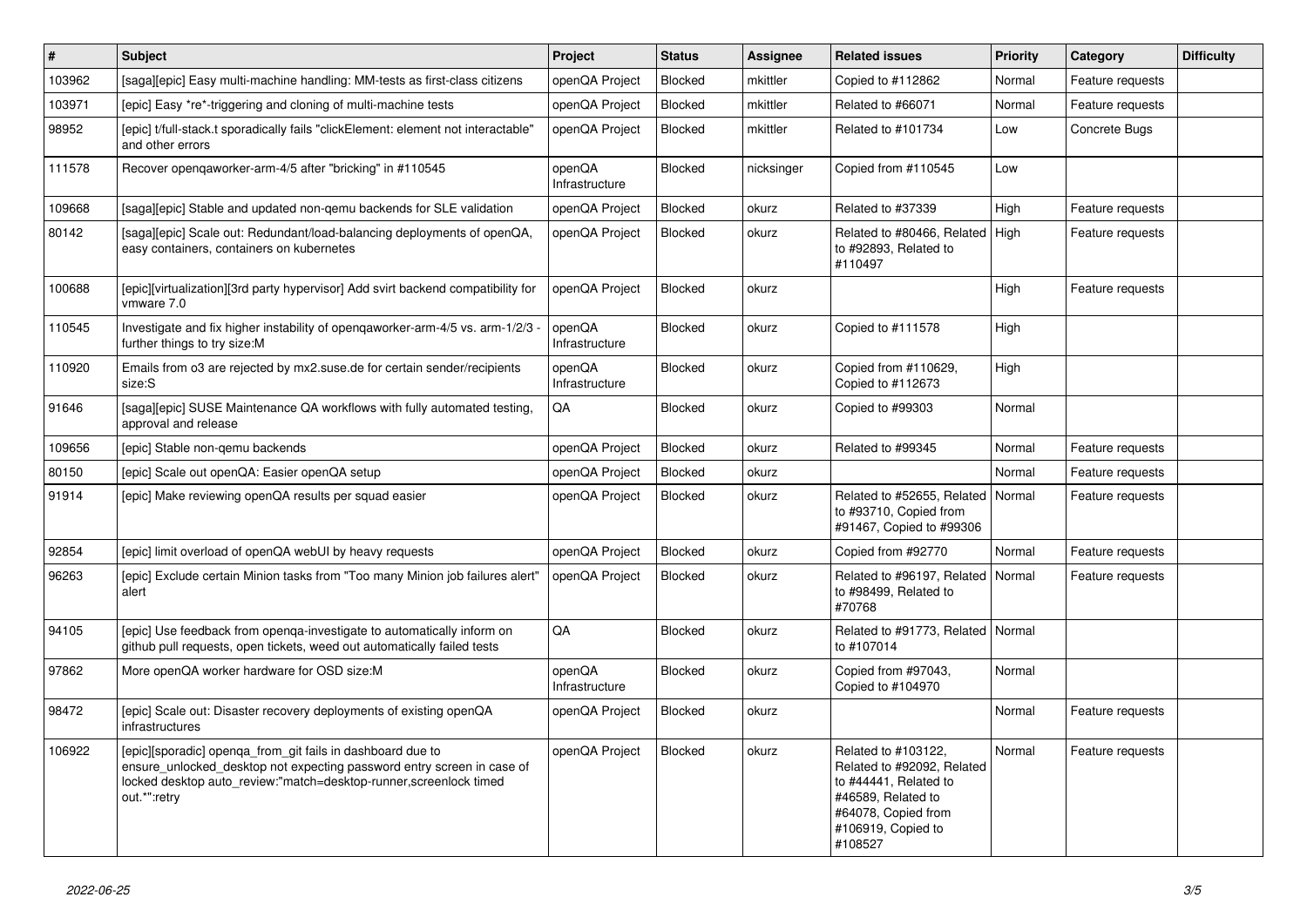| $\vert$ #     | <b>Subject</b>                                                                                                                                                                                                              | <b>Project</b>           | <b>Status</b> | Assignee  | <b>Related issues</b>                                             | <b>Priority</b> | Category                  | <b>Difficulty</b> |
|---------------|-----------------------------------------------------------------------------------------------------------------------------------------------------------------------------------------------------------------------------|--------------------------|---------------|-----------|-------------------------------------------------------------------|-----------------|---------------------------|-------------------|
| 108527        | [epic] os-autoinst plugins (or wheels or leaves or scrolls) for scalable code<br>reuse of helper functions and segmented test distributions                                                                                 | openQA Project           | Blocked       | okurz     | Copied from #106922                                               | Normal          | Feature requests          |                   |
| 109846        | [epic] Ensure all our database tables accomodate enough data, e.g. bigint<br>for id's                                                                                                                                       | openQA Project           | Blocked       | okurz     | Copied from #109836                                               | Normal          | Feature requests          |                   |
| 110884        | [epic] Properly maintained open source mtui+oscgam                                                                                                                                                                          | QA                       | Blocked       | okurz     |                                                                   | Normal          |                           |                   |
| 111347        | [saga][epic] Properly maintained Maintenance QA tooling                                                                                                                                                                     | QA                       | Blocked       | okurz     | Copied from #99303                                                | Normal          |                           |                   |
| 111860        | [epic] Upgrade all our infrastructure, e.g. o3+osd workers+webui and<br>production workloads, to openSUSE Leap 15.4                                                                                                         | openQA Project           | Blocked       | okurz     | Copied from #99183                                                | Normal          | Organisational            |                   |
| 99660         | [epic] Use more perl signatures in our perl projects                                                                                                                                                                        | openQA Project           | Blocked       | okurz     |                                                                   | Low             | Feature requests          |                   |
| 109740        | [epic] Stable os-autoinst unit tests with good coverage                                                                                                                                                                     | openQA Project           | Blocked       | okurz     | Related to #109620                                                | Low             | Feature requests          |                   |
| 81060         | [epic] openQA web UI in kubernetes                                                                                                                                                                                          | openQA Project           | Blocked       | okurz     | Related to #76978                                                 | Low             | Feature requests          |                   |
| 99579         | [epic][retro] Follow-up to "Published QCOW images appear to be<br>uncompressed"                                                                                                                                             | openQA Project           | Blocked       | okurz     | Related to #96557, Copied<br>from #99246                          | Low             | Organisational            |                   |
| 109659        | [epic] More remote workers                                                                                                                                                                                                  | openQA Project           | Blocked       | okurz     |                                                                   | Low             | Feature requests          |                   |
| 111446        | openQA-in-openQA tests fail due to corrupted downloaded rpm<br>auto_review:"Test died: command '.*zypper -n in<br>os-autoinst-distri-opensuse-deps' failed at<br>openga//tests/install/test_distribution.pm line 1.*":retry | QA                       | Blocked       | okurz     | Blocked by #112232                                                | Low             |                           |                   |
| Feedback (13) |                                                                                                                                                                                                                             |                          |               |           |                                                                   |                 |                           |                   |
| 109737        | [opensuse][sporadic] test fails in chromium due to lost characters when<br>typing in the address bar size:M                                                                                                                 | openQA Tests             | Feedback      | cdywan    | Related to #107632                                                | High            | Bugs in existing<br>tests |                   |
| 106759        | Worker xyz has no heartbeat (400 seconds), restarting repeatedly reported<br>on o3 size:M                                                                                                                                   | openQA Project           | Feedback      | cdywan    | Blocked by #110677,<br>Blocked by #110680,<br>Copied from #105828 | Normal          | Concrete Bugs             |                   |
| 111329        | openQA within kubernetes with tested helm charts size:M                                                                                                                                                                     | openQA Project           | Feedback      | jbaier_cz |                                                                   | Low             | Feature requests          |                   |
| 111998        | Make our SLE related tooling work with upcoming changes to build.suse.de<br>(2FA and ssh key based authentication) size:M                                                                                                   | QA                       | Feedback      | mkittler  |                                                                   | High            |                           |                   |
| 112265        | Just use bigint in all our database tables (for auto-incremented ID-columns)                                                                                                                                                | openQA Project           | Feedback      | mkittler  | Related to #112718                                                | Normal          | Feature requests          |                   |
| 112898        | Minion workers alert triggering on and off size: M                                                                                                                                                                          | QA                       | Feedback      | okurz     | Related to #96380                                                 | High            |                           |                   |
| 113030        | test distribution directory git revision can be parsed as "UNKNOWN" and<br>openQA investigation fails to show test git log                                                                                                  | openQA Project           | Feedback      | okurz     |                                                                   | High            | Concrete Bugs             |                   |
| 110542        | Try to mitigate "VNC typing issues" with disabled key repeat                                                                                                                                                                | openQA Project           | Feedback      | okurz     | Related to #111752                                                | Normal          | Feature requests          |                   |
| 111986        | Ensure uno.openqanet.opensuse.org is properly used                                                                                                                                                                          | openQA<br>Infrastructure | Feedback      | okurz     | Copied from #111473                                               | Normal          |                           |                   |
| 111989        | Seems like o3 machines do not automatically reboot anymore, likely<br>because we continuously call `zypper dup` so that the nightly upgrades don't<br>find any changes? size:M                                              | openQA Project           | Feedback      | okurz     | Copied from #105379                                               | Normal          | Concrete Bugs             |                   |